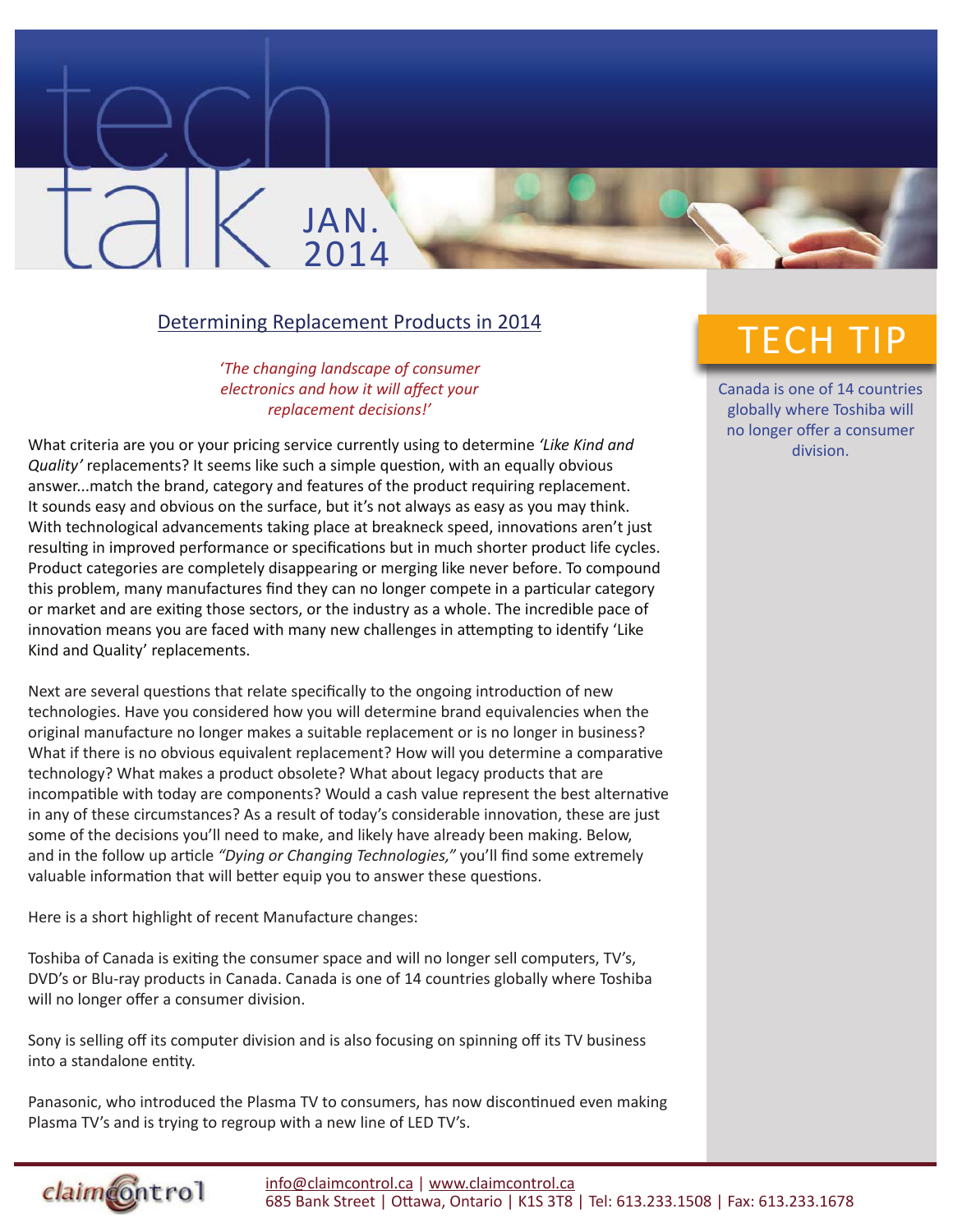

They have now also discontinued making All in One Home Theater Systems (sometimes referred to as Home Theater in a Box or HTiB) \*Samsung and LG have now also announced they are exiting Plasma Technology. Once existing inventory is sold, there will no longer be a recognizable company manufacturing Plasma TV's. This will certainly create some interesting discussions on LED equivalents since the technologies are so fundamentally different. The 'refresh rate' will probably be the most common question or issue.

Philips Electronics has said it intends to drop the word "Electronics" from its name after selling off the last of its consumer electronics divisions recently to Funai.

Samsung confirmed that it will stop selling Laptops and Chromebooks in Europe. Will North America be far behind?

Pioneer Electronics, who exited the premium TV category a few years ago, has now announced that that they will sell their Home Entertainment Division to Audio Equipment manufacturer Onkyo.

Kodak, after exiting the Camera/Video camera and printer market a few years ago, announced a multi-year agreement with JK Imaging to license the Kodak brand name for certain consumer products, including digital cameras, pocket video cameras, and portable projectors.

Other companies with little or no presence in the Canadian Consumer Electronics marketplace any longer include

- 1) JVC once a full line manufacturer, are now limited to video cameras and some portable and car audio in the Canadian market
- 2) Kenwood formerly a full line Home and Car audio manufacturer now only sells Car Audio equipment
- 3) Mitsubishi & Hitachi once dominate manufacturers in the consumer space, have no real Canadian presence at all

This is a shocking list of historic consumer electronics manufacturers representing every day, name brand products we all recognize! Not only are these, and other manufacturers, exiting the consumer electronics industry but brand positioning is changing as well. Not so long ago this industry was dominated by the Japanese manufacturers. Most of us considered their products 'premium brands' and everything else was second tier, or a 'value' option. Today, this is no longer the case. Korean companies such as Samsung & LG (who evolved from Goldstar Electronics), are now considered leading edge companies. While many consumers will be familiar with the recent history of these brands, many older consumers may not consider them to be equivalent to their older Japanese manufactured components.

## TECH TIP

Camera/Video camera and printer market a few years ago, announced a multi-year agreement with JK Imaging to license the Kodak brand name for certain consumer products.